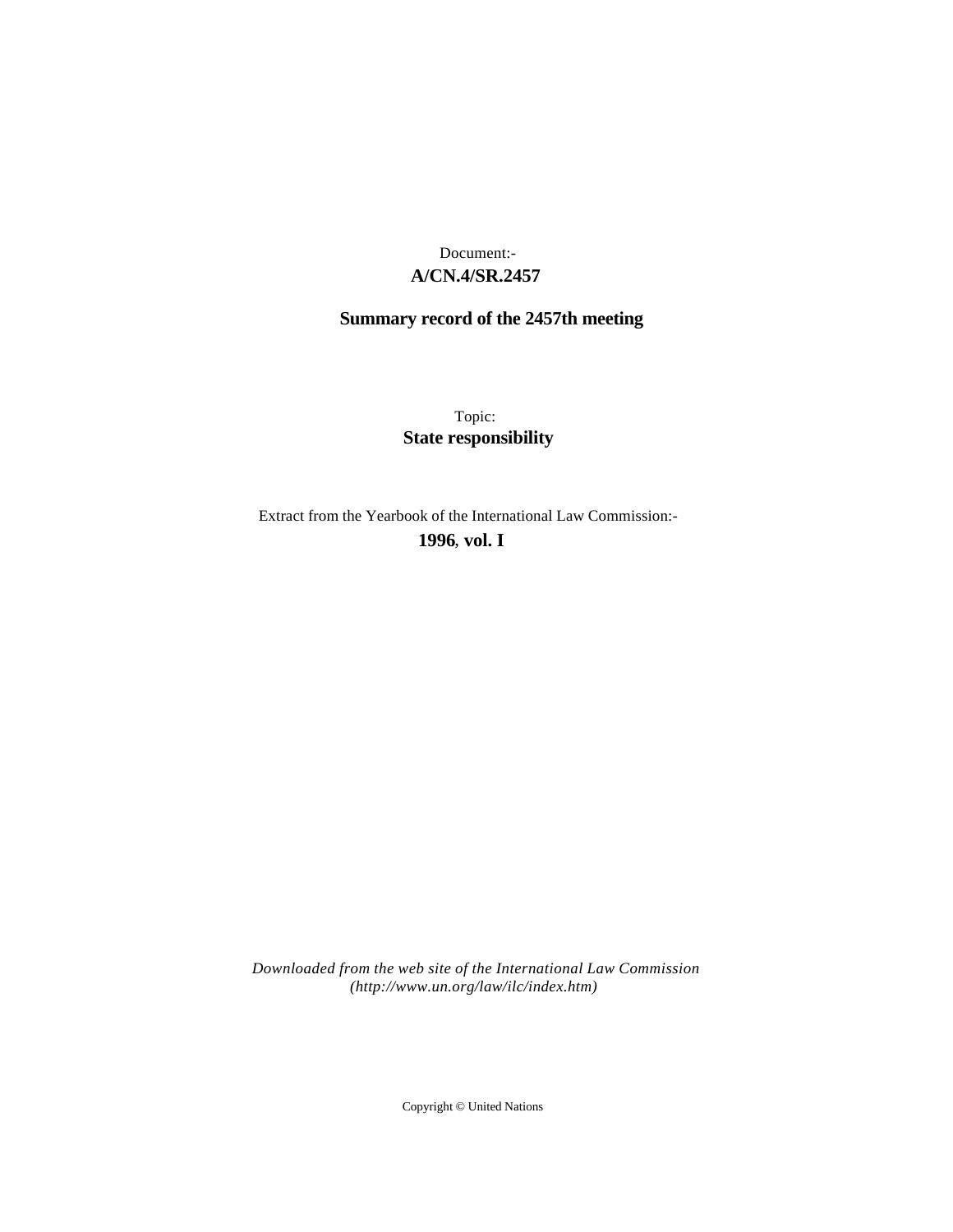recourse to urgent protective measures in exceptional cases. That was a question to which the Commission should come back on second reading.

51. Mr. CRAWFORD said that he was prepared to join in the consensus that seemed likely to emerge in favour of the amendments to article 48 [12] which had been proposed in order to bring it into line with article 47. On the other hand, he thought that the problem raised by Mr. Mikulka was already resolved by the existing text of paragraph 1 of article 48 [12], referred to in paragraph 2 of the same article, which was concerned only with an injured State that had actually taken countermeasures. That left open the possibility, which he supposed was not merely hypothetical, that a State entitled to take countermeasures might exercise that right only after it had already referred the matter to a dispute settlement mechanism which it had accepted previously, for example, by a treaty. In such a case, the coexistence of two parallel dispute settlement procedures, one relating to the underlying dispute and the other relating to the subsequent taking of countermeasures, would undoubtedly give rise to problems. However, that possibility did not fall textually within the scope of article 48 [12].

52. Mr. VILLAGRAN KRAMER, replying to Mr. Pellet's remarks, said that his reasoning was not in the least contradictory. Like the other members of the Commission, he had received a very clear mandate from the General Assembly to codify in good faith the existing rules of general international law, *lex lata,* and, if no rules existed, to undertake the progressive development of international law. But the Assembly had not given him the right to negotiate a solution politically. He could, of course, reach a compromise on defining a rule or on precluding the application of a rule, but, unlike some of his colleagues, he considered himself bound by the statute of the Commission. Besides, the question of the right of reprisals was relatively clear-cut.

53. It was also worth pointing out that, when the Security Council authorized a State to take reprisals by reason of a violation of the Charter of the United Nations or a wrongful act committed by a State, prior negotiations were not required.

54. Mr. EIRIKSSON said that he supported Mr. Pellet's proposal. For the same reasons as Mr. Crawford, he did not think that it needed to be amended in order to meet the concerns of Mr. Mikulka and Mr. Rosenstock.

55. Mr. MIKULKA, unreservedly supported by Mr. ROSENSTOCK, said that he could accept Mr. Pellet's proposal that the problem he had raised should be solved in the commentary. That did not, however, mean that he was convinced by the arguments put forward by Mr. Crawford and supported by Mr. Eiriksson. It was not entirely true to say that paragraph 1 was concerned a priori with cases in which countermeasures had already been taken; according to article 47, countermeasures as such were authorized only subject to the conditions set out in articles 48 [12] to 50 [14]; in other words, those conditions had to be interpreted as being applicable to the actual taking of countermeasures. Moreover, while paragraph 1 defined the limits placed on a State already engaged in taking countermeasures, paragraph 2 had a far wider scope in that it applied to a situation where a

State which had the intention of taking countermeasures, but which hesitated to apply them, submitted in advance to procedures set out in part three. Meanwhile, a development took place in that the wrongful act ceased and the perpetrator of the act himself submitted to a procedure provided for in part three. He therefore objected to it being stated in the commentary that the problem was solved because paragraph 2 of article 48 [12] derived purely and simply from paragraph 1.

56. The CHAIRMAN invited the members of the Commission to decide on Mr. Pellet's proposal. If he heard no objection, he would take it that the Commission wished to adopt the proposal.

*It was so decided.*

57. The CHAIRMAN invited the members of the Commission to vote on Mr. Bennouna's proposal that a new paragraph 1 should be added to article 48 [12].

*The proposal was adopted by 13 votes to 9, with 1 abstention.*

58. Mr. CRAWFORD, speaking in explanation of vote, said that the addition of the paragraph in the absence of any provision relating to urgent measures of protection contributed towards seriously unbalancing article 48 [12].

59. Mr. ROSENSTOCK said that he associated himself with the explanation of vote given by Mr. Crawford. Article 48 [12] as it had just been amended was totally unacceptable. He therefore requested the Chairman to put the whole of article 48 [12] as amended to the vote.

60. The CHAIRMAN, replying to comments by Messrs. Arangio-Ruiz, Bennouna, Eiriksson, Mikulka, Thiam, Güney and Szekely, said that the beginning of the following meeting would be set aside for the vote on article 48 [12], as a whole, and for possible explanations of vote by members of the Commission.

*The meeting rose at 1.15 p.m.*

**2457th MEETING**

*Thursday, 11 July 1996, at 10.10 a.m.*

#### *Chairman:* Mr. Ahmed MAHIOU

*Present:* Mr. Al-Baharna, Mr. Arangio-Ruiz, Mr. Barboza, Mr. Bennouna, Mr. Bowett, Mr. Calero Rodrigues, Mr. Crawford, Mr. de Saram, Mr. Eiriksson, Mr. Elaraby, Mr. Fomba, Mr. Giiney, Mr. Jacovides, Mr. Kabatsi, Mr. Kusuma-Atmadja, Mr. Lukashuk, Mr. Mikulka, Mr. Robinson, Mr. Rosenstock, Mr. Szekely, Mr. Thiam, Mr. Vargas Carreño, Mr. Villagrán Kramer, Mr. Yamada, Mr. Yankov.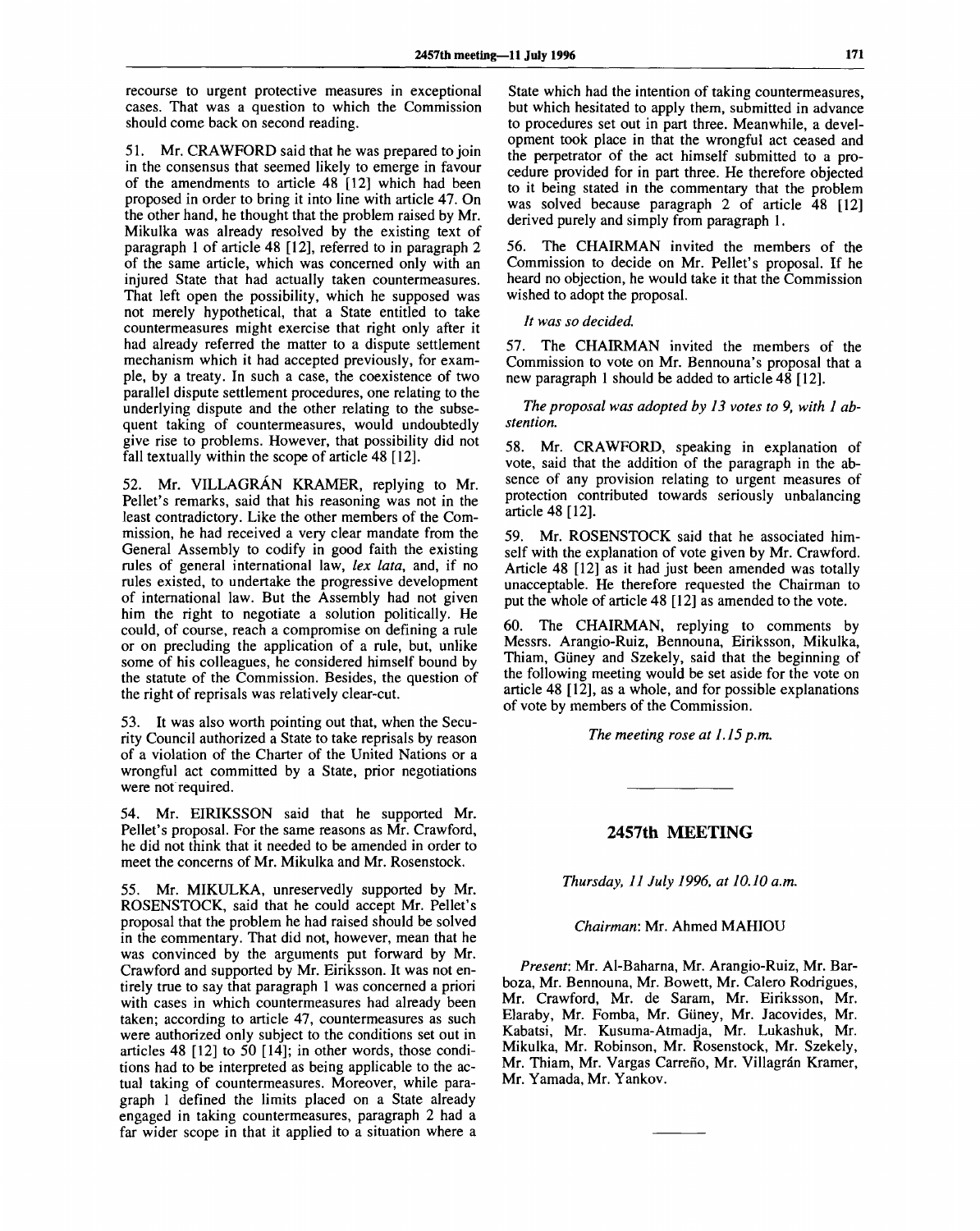**State responsibility** *(continued)* **(A/CN.4/472/Add.l, sect. C, A/CN.4/476 and Add.l/ A/CN.4/L.524 and Corr.2)**

[Agenda item 2]

#### Draft articles of parts two and three  $^{\rm 2}$ PROPOSED BY THE DRAFTING COMMITTEE<sup>3</sup> *(continued)*

PART TWO (Content, forms and degrees of international responsibility) *(continued)*

CHAPTER III (Countermeasures) *(continued)*

ARTICLE 48 (Conditions relating to resort to countermeasures) *(continued)*

1. Mr. CRAWFORD said that, at the previous meeting, the Commission had voted to adopt a proposal by Mr. Bennouna for a new paragraph 1 of article 48 [12] containing a provision to the effect that, before resorting to countermeasures, an injured State was required to negotiate in accordance with article 54 [1] of part three. A number of members had voted against the proposal on the grounds that, by depriving the injured State of the possibility of protecting itself for what might well prove in some circumstances to be a considerable length of time, the proposed provision threw the whole chapter out of balance. In an endeavour to retrieve that balance yet preserve the principle of prior negotiation before countermeasures were definitively applied, he now wished to propose the addition of the following paragraph 1 *bis* to follow the new paragraph 1:

"1 *bis.* Paragraph 1 is without prejudice to the taking by the injured State of interim measures of protection which otherwise comply with the requirements of this chapter and which are necessary to preserve its legal position pending the outcome of the negotiations provided for in article 54."

The proposal reintroduced the concept of interim measures of protection initially proposed by the Special Rapporteur, and drew on the form of language used by the Special Rapporteur in his fourth report.<sup>4</sup> The French version of the proposed new paragraph 1 *bis* had been improved by Mr. Bennouna.

2. Mr. BOWETT said that, while acknowledging the reasons for Mr. Bennouna's proposal and the support expressed by a number of members for the best of motives, he continued to think that the result of the previous day's vote represented a very serious error. It meant the Commission was back where it had been three years before, with all the intervening effort dismissed as so much waste of time. Chapter III as it now stood would be unacceptable to Governments because it was largely unworkable in practice. For example, an injured State might decide on a temporary freeze of assets. If prior negotiations were to be a condition for taking countermeasures, the wrongdoing State would be able to make sure that by the time the negotiations ended there were no assets left to freeze. Although the proposal for a new paragraph 1 *bis* provided some remedy in the form of "interim measures of protection", it merely made the best of a bad job. The ideal solution was to adopt the right principle, not to adopt a bad principle and then minimize its harmful effects. However, he was prepared, albeit with misgivings, to support the proposal and join a consensus on article 48 [12]—which he continued to regard as a very bad article—on condition that new paragraph 1 *bis* was included. If it was not included, he would vote against the article as a whole.

3. Mr. BENNOUNA said it appeared that either the Commission worked so as to please certain Governments—those that were in a position to freeze other States' assets—or it was made up of bad jurists who made mistakes. That was a totally unacceptable assertion, the Commission was now simply engaged in correcting something that had been badly done. At the previous meeting, the majority of members had wisely decided to restore a minimum measure of balance to an unsatisfactory provision by making countermeasures contingent upon prior negotiation. The amendment he had proposed was in keeping with customary international law and its adoption had therefore been a straightforward act of codification.

4. As to the proposal by Mr. Crawford, the fact that he had refined the French version should not be taken to mean that he was in agreement with the substance of the proposed new paragraph 1 *bis,* which, he feared, might have the effect of neutralizing paragraph 1 as adopted by the Commission (2456th meeting). In any case, he was not sure that article 48 [12], which was on the conditions relating to resort to countermeasures was the right place for the proposed new provision. It might be more appropriately inserted as a separate new article on interim measures between articles 47 and 48 [12].

5. Mr. ARANGIO-RUIZ said that he could only abstain in a vote on article 48 [12] as well as on article 47. After years in which improvements would have been made on the highly unfortunate article 12 of part two, which had been adopted by the Drafting Committee at the forty-fifth session, in  $1993<sup>5</sup>$  without any real reflection of the true position in the Commission, paragraphs and bits and pieces of articles were being proposed that simply did not square with each other. He did not consider Mr. Bennouna's solution adequate, for he had originally had much more than negotiation in mind, and Mr. Crawford wished to suggest a remedy by reverting to interim measures that had been rejected after very superficial discussion in the Drafting Committee in 1993 and 1994, with a promise that they would be scrutinized later. The matter never had been looked into. The current

<sup>&</sup>lt;sup>1</sup> Reproduced in Yearbook . . . 1996, vol. II (Part One).

 $2$  For the texts of articles 1 to 35 of part one, provisionally adopted on first reading at the thirty-second session, see *Yearbook. .* . *1980,* vol. II (Part Two), pp. 30 et seq.

<sup>&</sup>lt;sup>3</sup> For the text of the articles of parts two and three, and annexes I and II thereto, proposed by the Drafting Committee at the forty-eighth session, see 2452nd meeting, para. 5.

<sup>&</sup>lt;sup>4</sup> See 2456th meeting, footnote 5.

<sup>&</sup>lt;sup>5</sup> See 2454th meeting, footnote 13.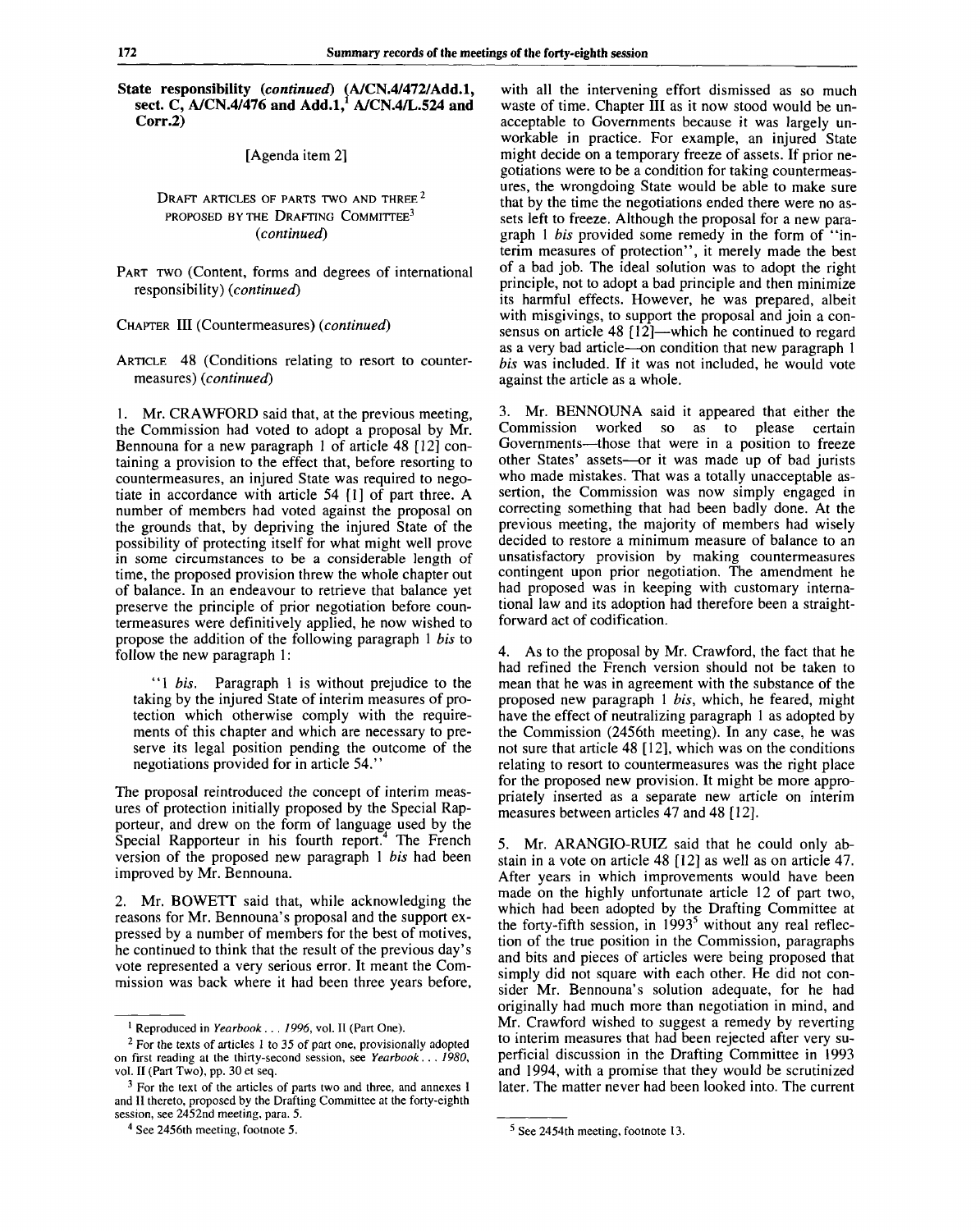situation was a mess and article 47 was in an unacceptable state. The whole issue of the relationship between the Commission and the Drafting Committee should be given special consideration when the Commission came to review its methods of work in connection with the report of the Planning Group.

6. Mr. ROSENSTOCK said that he entirely agreed with Mr. Bowett on the substance of the matter. It was intolerable to hear comments that the work was being done hastily and that the Drafting Committee's view had been unbalanced. It was utterly deplorable that, without prior notice or consultation, an amendment should be tossed in at the last minute and undo years of painstaking work by the Drafting Committee. The Commission was engaged in an *ex post* mitigation exercise. Chapter III would not be perfect and, if the Commission tried to make it so, it would decide in effect not to submit to the Sixth Committee a text which most members could accept. Mr. Crawford's proposal was not one he liked and he had rejected the idea in the Drafting Committee on several occasions. Interim measures were a concept borrowed from elsewhere. At no time when suggested in the past had it been explained in any detail. It had been regarded as a cumbersome and dubious idea and rejected at Drafting Committee meetings open to all concerned. However, it made the chapter less bad. Mr. Crawford's proposal represented the lesser of two evils and was a basis on which it was conceivable the Commission could adopt a text without a vote.

7. Mr. LUKASHUK said that he was not happy with the procedure of adopting an important amendment by only a small majority after a snap vote. Article 48 [12] in its current form was no longer on the side of the injured party but, rather, on the side of the wrongdoing State. As such, it ran counter to many existing standards of international law and to the Charter of the United Nations itself, which did not insist on prior negotiations as a preliminary condition for self-defence. That being so, the article was unacceptable. He had no objection to the compromise solution proposed by Mr. Crawford, but seriously doubted whether his country would be able to agree to chapter III even with that amendment. The decision taken by the Commission (2456th meeting) jeopardized the chances of acceptance of the draft articles on State responsibility as a whole.

8. Mr. VILLAGRAN KRAMER said that the Commission's decision regarding article 48 [12] placed the international community in a very curious situation from the legal point of view. There existed at the current time no rule whatsoever in international law which obliged the wrongdoing State and the injured State to hold negotiations. Until such time as a sufficient number of States ratified an international instrument incorporating the provision which Mr. Bennouna had proposed and the Commission had accepted, the situation remained and would remain where it was, namely, the situation in which the Drafting Committee had adopted draft article 12 of part two at the forty-fifth session of the Commission. When Governments came to analyse the draft adopted by the Commission on first reading at the current session, they would realize that it had, in effect, sought to codify a non-existent rule. They would not accept article 48 [12] and matters would be worse than

before. It would be seen that the Commission could not formulate a text that might be acceptable to the majority of States that resorted to reprisals with some frequency, and the record would show that political considerations had prevailed over legal ones in the Commission's deliberations. Mr. Crawford's contribution was worthy of praise and he would support it, although it provided only a partial solution to the problem arising from the fact that negotiations could be drawn out indefinitely. While aware of the highly unusual nature of such a procedure, he intended to request a roll-call vote on article 48 [12] unless a satisfactory formula were found that would redress the current lamentable situation.

9. Mr. EIRIKSSON said that the mood which had prevailed at the previous meeting had left him with a bad taste in his mouth. He feared that a similar situation might be arising at the current meeting and appealed to all members to make an effort to overcome their personal differences. So far as Mr. Crawford's proposal was concerned, he suggested that, after taking a decision on it, the Commission should set up a small working group to look at the text with a view to making possible improvements before adopting article 48 [12] as a whole.

10. Mr. YAMADA said that he had voted against Mr. Bennouna's proposal for reasons which coincided with those put forward by Mr. Bowett and Mr. Lukashuk. The provision adopted as new paragraph 1 diminished the value of article 54 [1] and other articles of part three. While appreciating Mr. Crawford's efforts to reduce the harm done, he did not think that adoption of the proposed new paragraph 1 *bis* would restore the balance of article 48 [12] as proposed by the Drafting Committee. Therefore, he could not endorse that article in its new form.

11. Mr. SZEKELY said that he, too, had been totally opposed to Mr. Bennouna's proposal and had voted against it. The adoption of the proposal had to be viewed as something that was most regrettable and would do the Commission little good from the point of view of the repute or the quality of its products. He wished to associate himself with the comments made by Mr. Rosenstock and also the statement by Mr. Bowett in regard to substance. Mr. Crawford's proposal was an attempt to mitigate the effects of the lamentable accident of the adoption of Mr. Bennouna's amendment. It was inconceivable that the Commission should not be equal to the task of doing the work properly.

12. Mr. YANKOV said that he did not share some of the extreme views voiced in support of the idea of negotiations prior to taking countermeasures, nor the view that negotiations could go on forever: should one of the parties to a dispute so decide, it could cease negotiations at any time. The negotiations requirement, far from improving the text, would simply create more problems. In the circumstances, serious thought should be given to Mr. Crawford's proposal, which could also be referred to a small working group with a view to making the wording consistent with the other paragraphs in the article.

13. Members of the Commission did not speak on behalf of any particular Government but sat as experts and in their personal capacity. While they should take account of the possible reactions of States, such reactions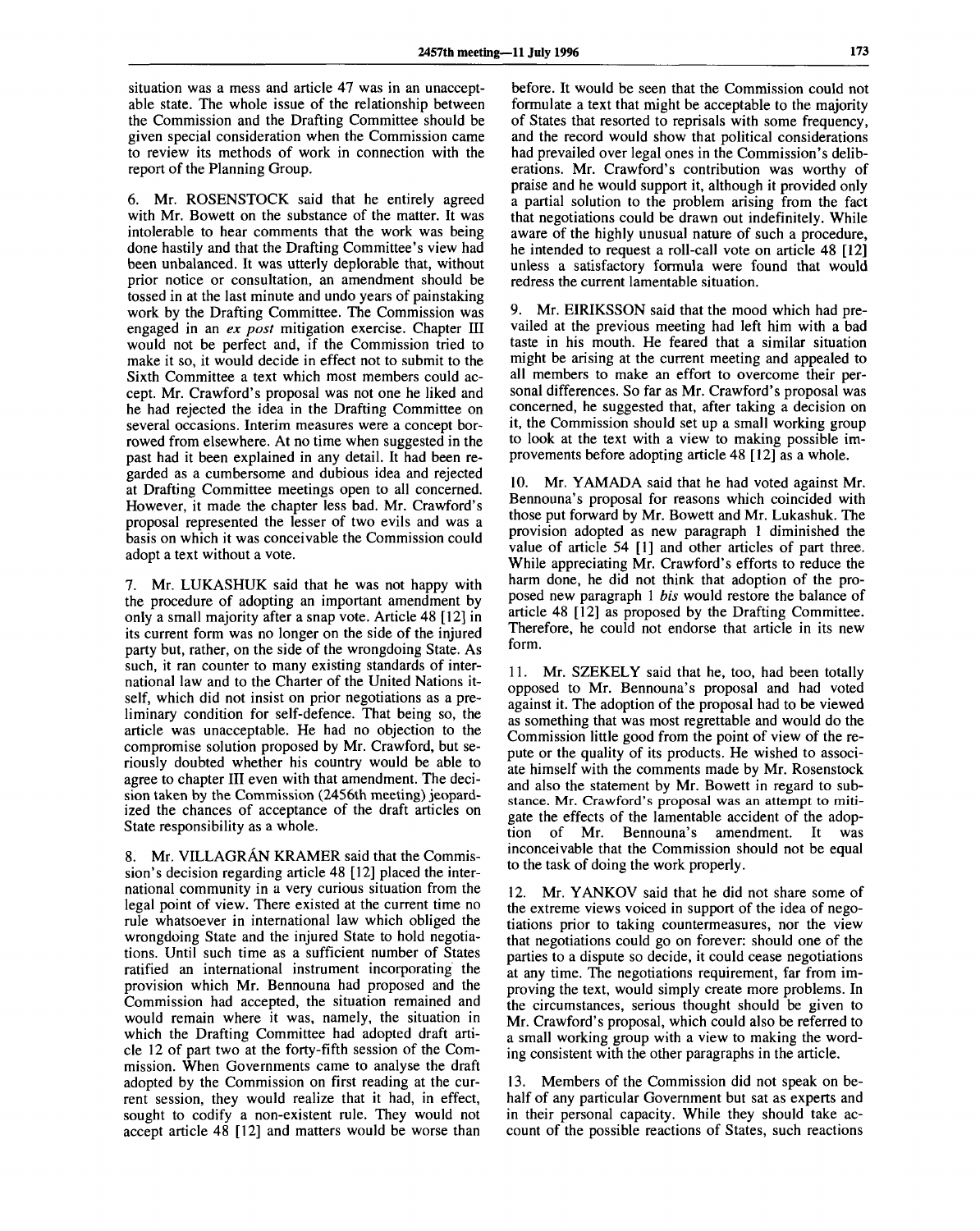were in no way binding either as to the interpretation of principles of international law or as to any other issues relating to dispute settlement and State responsibility.

14. Mr. THIAM, noting that the Commission had broken with its long tradition of not voting on first reading, said that Mr. Crawford's proposal could perhaps be accepted pending any comments received from Governments or made by delegations in the Sixth Committee. For his own part, he could provisionally accept the proposal.

15. Mr. de SARAM said that he supported Mr. Crawford's proposal, which sought to remove a flaw in Mr. Bennouna's proposal, and agreed that it should be considered further in a working group.

16. So far as the decision taken at the previous meeting was concerned, his own difficulties had arisen because he had always regarded article 47, paragraph 1, and article 48 [12], paragraph 1, in the original formulations, as interlinked. In particular, it seemed to him that the right to exercise the privilege accorded under article 30 of part one, whereby an injured State could in certain circumstances resort to a countermeasure, was clearly subject to certain conditions laid down in article 47, paragraph 1. Those conditions were included in the new condensed version of article 47, paragraph 1, but there was a difference when it came to clarity. Mr. Bennouna's proposal, for which he had voted, went some way to remedying the situation. Under article 47, paragraph 1, as originally drafted, it was clear that the injured State would make demands on the wrongdoing State, for instance, would call upon it for cessation or reparation. As that was less clear in the condensed version, he had been concerned at the effect on article 48 [12], paragraph 1, but had decided that the conciliation requirement proposed by Mr. Bennouna would meet the point. The problem was that in an extreme situation where an injured State needed to take a countermeasure in order to preserve its position, it would be self-defeating for it to inform the other State that it proposed to do so. That difficulty would now be resolved by Mr. Crawford's very worthwhile proposal. Consequently, notwithstanding certain practical and other difficulties, he supported that proposal as a way out of the difficult situation facing the Commission.

17. Mr. BARBOZA said that he had voted against Mr. Bennouna's proposal at the previous meeting, as it introduced a very definite imbalance into the draft. Mr. Crawford's proposal, however, restored that balance to some extent and he could therefore support it. It might also be useful for a small working group to attend to any drafting details and to consider how the proposed form of wording might affect the rest of the article.

18. Mr. CALERO RODRIGUES (Chairman of the Drafting Committee), speaking as a member of the Commission, said that one of the main points to be solved, of course, concerned the interplay between countermeasures and dispute settlement procedures. From the very outset, he, like the former Special Rapporteur, Mr. Arangio-Ruiz, had always believed that dispute settlement procedures should come before countermeasures. He continued to feel that countermeasures, though unfair, were unavoidable and must be accepted as a reality in the disorganized international society of the modern-

day world. At the same time, an attempt must be made to limit them in so far as was possible.

19. Article 12 (currently art. 48), as adopted by the Drafting Committee at the forty-fifth session, when Mr. Mikulka had been Chairman of the Drafting Committee, had not been to his liking at all. At the time, the Commission had decided that, unless a better text could be approved, it would have to stand. He had finally concluded that it should be accepted as a compromise, particularly in view of the approval of article 58 [5] of part three, paragraph 2, under which a State against which countermeasures had been taken would be immediately entitled to seek arbitration, when the countermeasures would be suspended and a solution found.

20. Even though he was in favour of having dispute settlement procedures before the application of countermeasures, he had had to vote against Mr. Bennouna's proposal at the previous meeting, first, because that proposal had not been studied in the Commission at all and, secondly, because it was very one-sided. For instance, although it was designed to protect a State wrongly accused of having committed a wrongful act, it would also protect a State that had actually committed a wrongful act and would therefore be detrimental to the interests of the injured State.

21. Mr. Crawford's proposal restored to some extent the balance the former Special Rapporteur had earlier sought to achieve in that it would allow the injured State a certain leeway to react immediately with measures of protection, if not with full countermeasures. He therefore supported that proposal. Unless it were adopted, and if the provision for which the Commission had voted at the previous meeting were maintained, he would be unable to vote in favour of the article.

22. Mr. FOMBA said that the idea of requiring negotiations to be held before countermeasures were taken, with which he agreed, had been accepted by a majority in the Commission at the previous meeting. Yet it was now being said that it could lead to problems and in particular to the use of delaying tactics by States. The answer lay in the principle of the presumption of good faith, which should apply unless it was felt that that principle no longer carried weight, something he personally would deplore. The proposed solution was to introduce a system of interim measures of protection, but the question was to what extent such measures should be taken *ex ante* or *ex post.* His own feeling was that it was necessary to talk before interim measures were taken. Only when a measure of ill-will was discernible should it be necessary to think in terms of applying such measures. He had nothing against such measures in principle, although they could cause certain difficulties as to form and substance as far as the chapter on countermeasures was concerned. For the rest, he shared to a large extent the position of Mr. Bennouna and Mr. Arangio-Ruiz. Should a general consensus emerge in favour of Mr. Crawford's proposal, however, he was prepared to join in it, subject to any necessary improvements.

23. Mr. ROBINSON said that, while he had some sympathy with Mr. Crawford's proposal, it gave rise to certain concerns, one of which was that the regime of interim measures was nowhere defined in the Commis-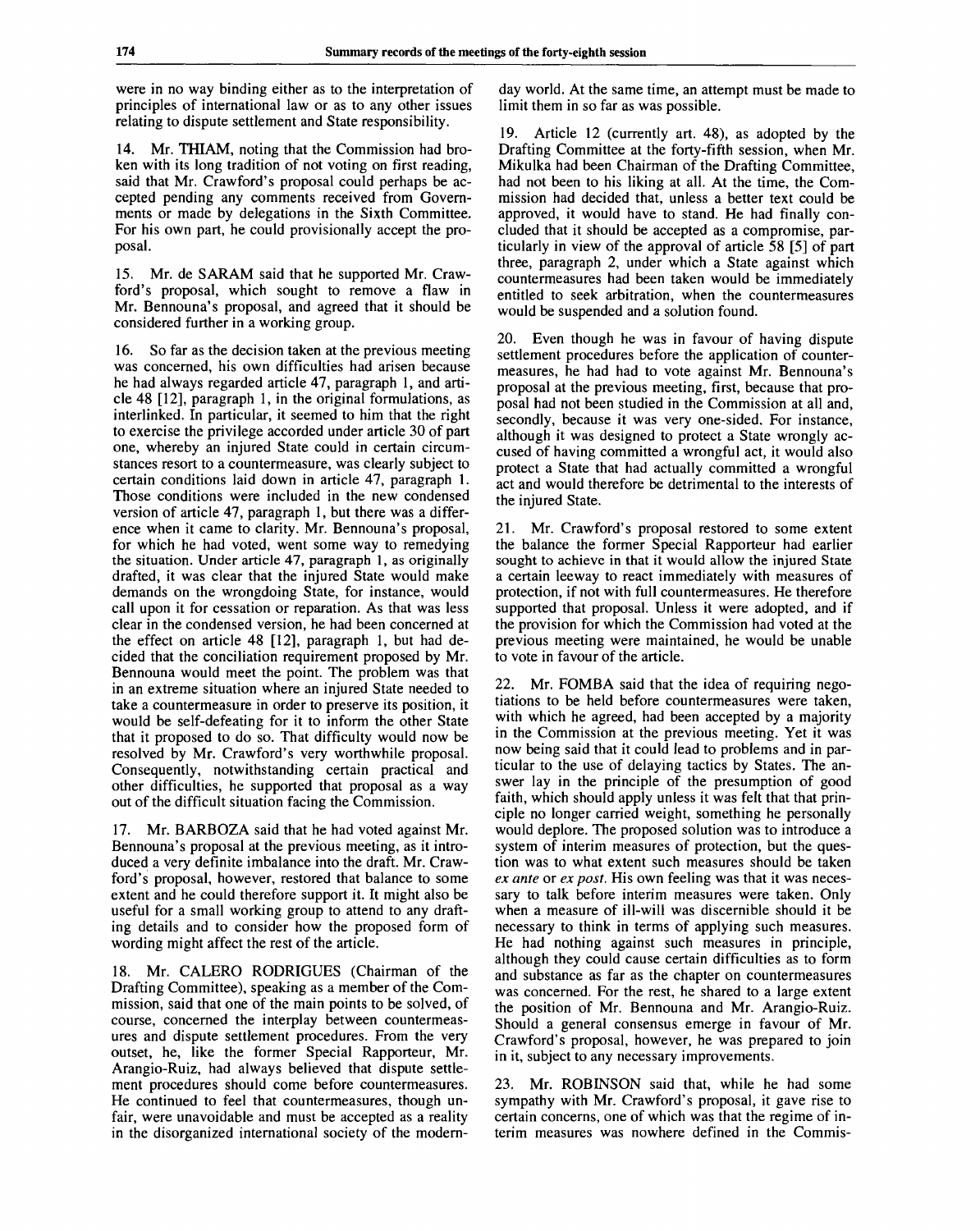sion's work. The acceptability of the proposal would therefore be considerably enhanced by a carefully elaborated commentary explaining that interim measures operated in a very narrow and circumscribed ambit.

24. Another point concerned the wording of the proposal. He was not altogether sure that it was correct to refer to the preservation of the legal position of the injured State—as distinct from its essential interests pending the outcome of the negotiations. He would none the less consider Mr. Crawford's proposal in the context of those considerations.

25. Mr. ARANGIO-RUIZ said that, in 1993 and 1994, when he had been the Special Rapporteur and had taken part in the work of the Drafting Committee, if article 12 had been made worse than it was—and he was not implying that it had been perfect originally—it had certainly not been through the fault of the Chairmen of the Committee at the time. It had been the fault of the Drafting Committee and the fact that the Committee's composition had not reflected—as it had not reflected at the current session—the views, and the support for those views, in the Commission. That was why article 12 had been messed about. He was sorry that the Drafting Committee, under the chairmanship of Mr. Calero Rodrigues, had not managed at the current session to do anything, simply because of something he could only define as a kind of obstinate veto on reviewing article 12 and on moving away from the bad drafting of the article in 1993. That obstinacy on the part of some members of the Drafting Committee had prevailed and indeed had been reflected in the report on the work of the Drafting Committee at the forty-fifth session of the Commission in  $1993<sup>6</sup>$  At that time, as repeatedly stressed by the Special Rapporteur, and as reported by the then Chairman of the Drafting Committee in plenary, there had been a majority in the Drafting Committee in favour of prior recourse to means of settlement. The reason why it had not worked was because at one point its supporters had started to disappear; why, he did not know. At one point, the Drafting Committee had been reduced to just a few members opposed to the idea of prior recourse. That  $m$ explained what was to be found in the summary records explained what was to be found in the summary records of the Commission.

26. Mr. BENNOUNA said that he was not opposed to the idea of interim measures of protection, which had in fact existed in the Commission since the time of draft article 12 as proposed by the former Special Rapporteur, Mr. Arangio-Ruiz. As Mr. Thiam had said, the proposed paragraph 1 *bis* could be adopted pending the second reading of the draft articles, but it seemed to him that a second paragraph introducing an exception to the first in an article on conditions relating to resort to countermeasures would be a little bizarre from the legal standpoint. The Commission could, of course, proceed to adopt paragraph 1 *bis* with the legal inconsistencies to which reference had been made and he would not oppose its adoption. The best thing, however, would be to have a separate article at the end of the chapter on countermeasures and to ask Mr. Crawford to draft it.

27. Mr. CRAWFORD said that the notion of interim measures of protection had appeared in the fourth report of the former Special Rapporteur, Mr. Arangio-Ruiz, within the framework of countermeasures but without any definition. The proposal before the Commission attempted to spell out the same basic idea in a little more detail. True, it did not occur anywhere else but it was needed only at that particular point because of the problem raised by the insertion of the new paragraph 1 and notwithstanding the fact that, in the view of the majority, paragraph 1 had other merits. Nor was it the case that paragraph 1 *bis* neutralized paragraph 1; it merely qualified it in a particular respect, namely, in respect of interim measures. He agreed entirely that that should be explained in the commentary.

28. With regard to Mr. Fomba's point about bad faith, unfortunately, in some circumstances States incontestably committed an unlawful act—for instance, where the hostage-taking of diplomatic personnel was involved and in such cases the principle of presumption of good faith could wear a little thin.

29. In his view, adoption of the principle set forth in his proposed paragraph 1 *bis* was essential if the article was to be satisfactory and he would vote against the article unless something along the lines of that proposal was adopted. It seemed that the Commission was in a position to adopt it if not by consensus at least without a vote. He would be opposed to a separate article as he did not think it was necessary, but questions of placement and further drafting refinements in the narrow sense could be examined once the principle had been accepted.

30. Mr. ROSENSTOCK said that virtually everything he had wanted to say had been said by Mr. Crawford. The fact that the Commission had adopted an amendment (2456th meeting) in connection with certain points requiring fine-tuning did not mean that the amendment would be exempt from further refinement. If the best way of arriving at a text without a vote—a text about which most members were less than overjoyed—was by a change in wording in order to overcome the concerns expressed regarding the interaction between Mr. Crawford's proposal and the rest of the article, there should be no reason why that was not possible. Personally, he agreed with Mr. Crawford's proposal, but it should be examined further in the light of the text as a whole. In particular, artificial barriers should not be erected. Should such barriers persist, however, the Commission might wish to reconsider the decision it had taken at its previous meeting. He trusted that matters would not come to that.

31. Mr. KABATSI said that he found it extremely difficult to accept any argument which questioned the need for and usefulness of negotiations in disputes between States. In fact, the ideal solution in such cases was to enter into negotiations before any drastic steps or actions were taken. He could appreciate, however, that circumstances might arise in which an injured State might have to use interim measures of protection, which were in fact countermeasures, in order to preserve its legal rights or position pending the outcome of negotiations. There was, of course, the risk that once such interim measures were authorized, they might be abused, especially if they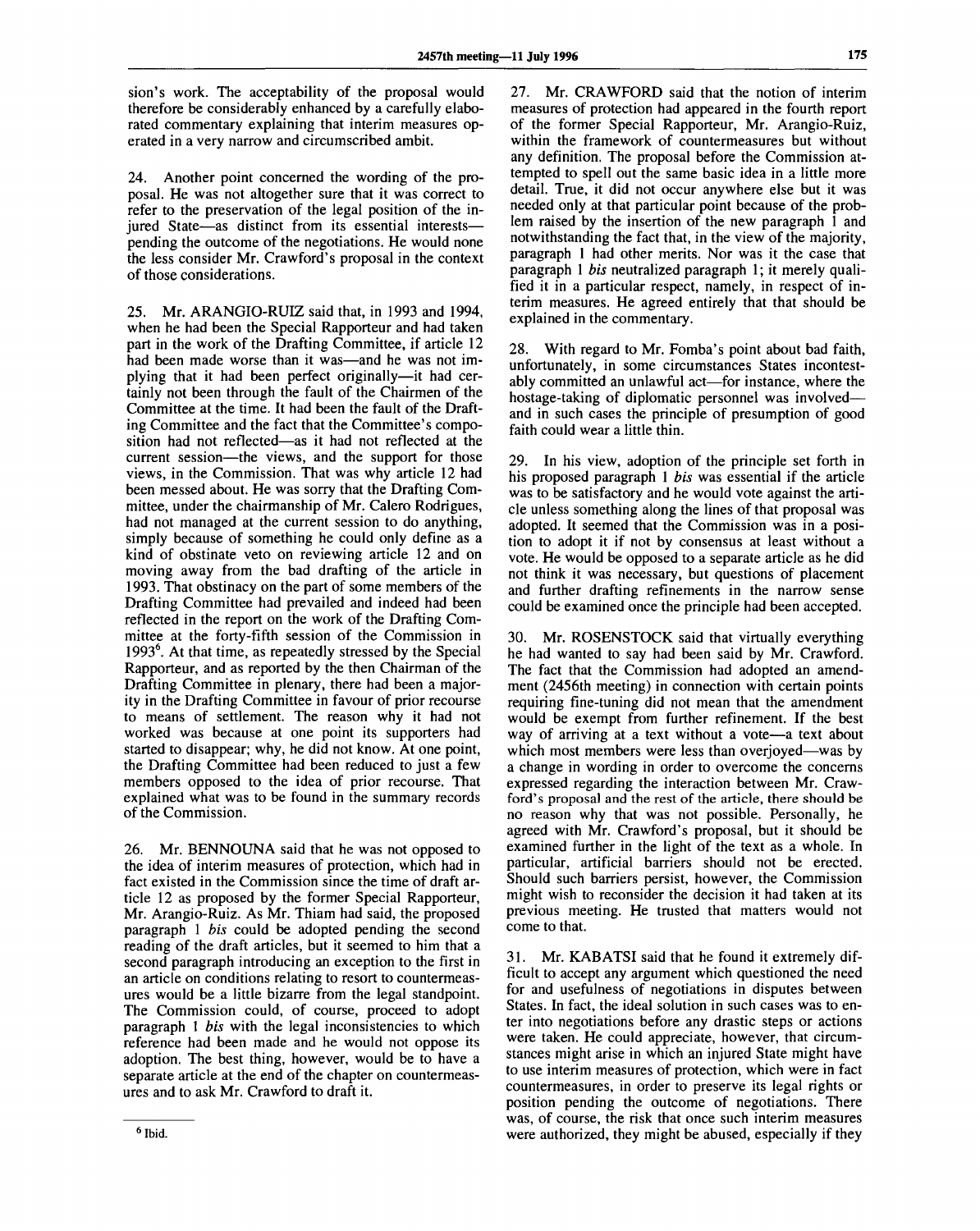were not implemented in good faith. Under such circumstances, interim measures could be quite drastic.

32. He was prepared to accept paragraph 1 *bis* proposed by Mr. Crawford, provided that the interim measures to which it referred were implemented in good faith. The commentary to article 47 should emphasize the need to avoid situations where such measures might be taken in bad faith and where countermeasures might be resorted to in the guise of interim measures.

33. Mr. AL-BAHARNA said that he considered the principle of interim measures of protection to be legitimate, but it might not be prudent to grant the injured State the right to take interim measures because the definition and scope of such measures had still not been clarified. Some members had suggested placing such clarifications in the commentary. That would not be sufficient: once the injured State was given the unilateral right to take interim measures, it might act in bad faith or exceed the limits of interim measures, thus causing injury.

34. The right to authorize the use of interim measures should be restricted to the courts. In that connection, the contents of paragraph 1 *bis,* as proposed by Mr. Crawford, would be more appropriately incorporated in paragraph 2 of article 48 [12]. In particular, the right to order interim measures of protection should lie with the tribunal referred to in paragraph 2. That would lessen the danger of exceeding the limits of interim measures.

35. Mr. ARANGIO-RUIZ said it was true that "interim measures of protection" had been used without definition in the original proposal. The expression had been used as a term of art whose meaning was understandable to lawyers, especially in relation to the concrete situation in which the concept was being used by an injured State, which had in any case to interpret and apply it at its own risk.

36. A definition had been needed, perhaps in the commentary, and it was what the Drafting Committee should have done, but had failed to do. Some members had contended that the very idea was too vague. Actually, the inclusion of a special provision in the old article 12 exempting urgent protective measures from prior dispute settlement requirements would have meant a very considerable reduction in the weight of the prior recourse to amicable settlement requirement, by admitting that interim measures would be subject neither to prior communication nor to prior resort to amicable means of settlement. Members who had supported that view had again disappeared, so no definition had been elaborated. That was the story of what had happened.

37. Mr. VILLAGRÁN KRAMER said that the obligation to negotiate was independent of the good faith of States. A State which had committed an unlawful act would clearly not propose negotiations prior to committing the act. Yet the injured State was bound under article 48 [12] to enter into negotiations.

38. Was the obligation to negotiate appropriate in the case of an international crime such as aggression or genocide? Under such circumstances reprisals were taken in order to obtain the immediate cessation of the crime or, as the case might be, immediate reparation. Negotiations which continued for an unlimited period would only prolong the agony of the victim State.

39. After a brief exchange of views in which the CHAIRMAN, Mr. BENNOUNA and Mr. ROSEN-STOCK took part, the CHAIRMAN suggested that the Commission should adopt paragraph 1 *bis* in principle and establish a working group, to be headed by Mr. Crawford, and comprising a limited membership representing the five regional groups: Messrs. Bennouna, de Saram, Robinson, Rosenstock, and Yankov. It would revise draft article 48 [12] and submit the new draft to the Commission.

*It was so agreed.*

#### ARTICLE 49 (Proportionality)

40. Mr. ARANGIO-RUIZ said that, with regard to article 49 [13], he was strongly opposed to the phrase "the effect thereof on the injured State", which must be deleted from that article, for two reasons. First, it was misleading to emphasize the effects of an internationally wrongful act on an injured State in any case of infringement of an *erga omnes* obligation. He was referring to both *erga omnes* delicts and, of course, to crimes, which were always *erga omnes.* In either case, there might well be no damage at all to any one of the injured States concerned. That would be true, for example in the case of infringement by a State of its obligations with regard to the treatment of its own people, including human rights, self-determination and non-discrimination. Again, in the case of differently injured States, as in the case of aggression or damage to the environment, there might be some States, or a great majority of the States involved, which did not suffer any damage at all. In both instances, the reference to "effects .. . on the injured State" would be clearly inappropriate as a criterion or factor for the assessment of proportionality.

41. The second and equally important reason was that in any case—even apart from the hypothesis of the infringement of an *erga omnes* obligation, the emphasis on the effects upon the injured State stressed only one of the factors that went to make up the gravity of the wrongful act. The gravity of such an act depended, in addition to the importance of the infringed rule and even prior to the "effects" on anybody, on the absence or presence of fault and, where fault was present, on the degree of that fault, which might, as in the case of crimes, reach the degree of wilful intent. It followed that, by emphasizing the effects on the injured State, article 49 [13] quite seriously altered the balance between the various factors which had to be considered in order to assess the gravity of the breach.

42. He would suggest deletion of the phrase in question. As he had been unsuccessful in drawing the Commission's attention to that matter in his seventh report<sup>7</sup> he had taken up the issue again in his eighth report (A/CN.4/476). In its current form, article 49 [13] was unacceptable.

 $7$  See 2434th meeting, footnote 5.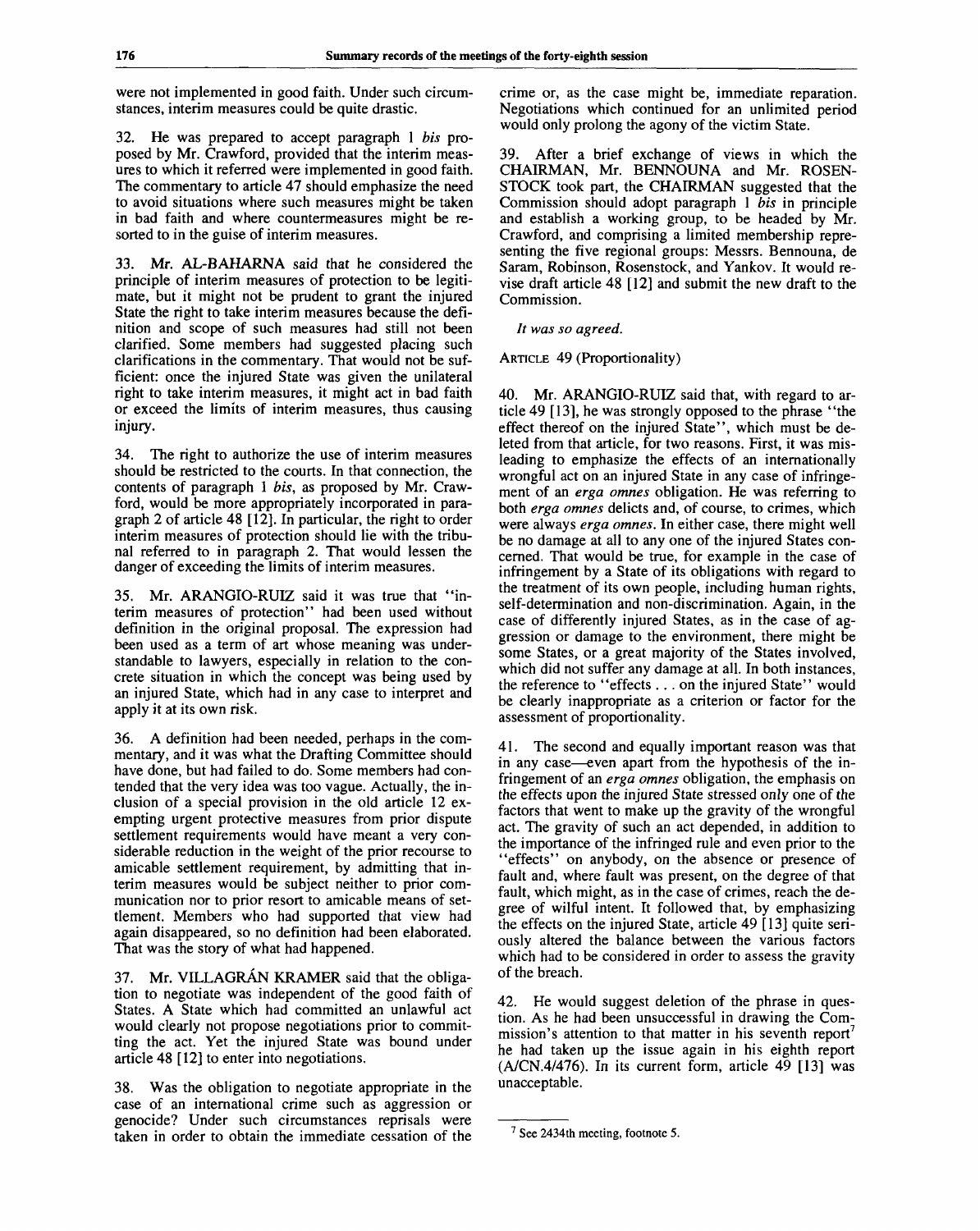43. Mr. ROSENSTOCK said that members who were dissatisfied with the language of article 49 [13] failed to take due account of what had been fully in the minds of all concerned when the article had been provisionally adopted, namely, it was not the fact that a fundamental violation of human rights was involved that meant that the act had no effect on the injured State. The notion of "effect on the injured State" in article 49 [13] had the same sense as the notion had been discussed in the case *concerning the Air Service Agreement of 27 March 1946 between the United States of America and France\** The subject of examination had been not only whether the breach of the treaty was of itself serious but also the fact that the treaty provision in question was one found in very many agreements. Accordingly, the breach would affect not only that agreement but other agreements as well, so that the effect of the wrongful act went in fact beyond the gravity of the act. The Commission had accepted article 49 [13] expressly on the understanding that there were no implications whatsoever in the case of breaches of *erga omnes* obligations involving fundamental human rights. The criticisms raised with respect to article 49 [13] were directed at a problem that did not really exist; that problem had been resolved by the commentary.

44. Mr. de SARAM said that he endorsed draft article 49 [13] as it stood, including the last clause reading "the effects thereof of the injured State" which provided a perfectly valid criterion for evaluating proportionality. A countermeasure was in fact a unilateral act of coercion which was taken by a State which believed itself to be injured. While that belief might prove to be well founded, there was always the possibility of a genuine misunderstanding between States with regard to whether a breach had actually occurred and as to what adequate reparations should be.

45. Mr. VILLAGRÁN KRAMER said that he agreed with Mr. de Saram that article 49 [13] should be maintained as it stood. In the literature on the subject of international crimes much attention had been paid to the question of whether the concept of proportionality should apply both in the case of reprisals and in the case of international crimes. It was his understanding that, as it appeared in article 49 [13], proportionality had a general application and would apply to all wrongful acts.

46. Mr. ARANGIO-RUIZ said that he objected to Mr. Rosenstock's point with reference to the commentaries, the value of which should not be overestimated. They were useful, but what mattered was the text of the article itself.

47. The CHAIRMAN said that if he heard no objections, he would take it that the Commission wished to adopt article 49 [13].

*Article 49 was adopted.*

ARTICLE 50 (Prohibited countermeasures)

48. Mr. ROSENSTOCK said that subparagraph *(b)* of article 50 [14] was extremely vague and unhelpful and, in the light of the existence of article 49, unnecessary as well as unwise.

49. Mr. VILLAGRAN KRAMER said that subparagraph *(b)* was very important because it reflected an aspiration and a reality and was grounded in the Charter of the United Nations. He could agree with Mr. Rosenstock that the subparagraph had lost some of its force, in view of the restrictions on countermeasures which had been incorporated into article 48 [12]. However, the matter could be brought up again during the Commission's subsequent review of article 48 [12]. For the time being, he was in favour of maintaining subparagraph *(b).*

50. Mr. SZEKELY said that he endorsed the comments of Mr. Villagrán Kramer. Subparagraph (b) was of the greatest importance for article 50 [14].

51. Mr. LUKASHUK said that article 50 [14] was quite satisfactory. It set forth sound criteria and contained important limitations on the conditions under which a State could resort to countermeasures.

52. Mr. ROSENSTOCK said that whereas the prohibition on countermeasures set forth in subparagraph *(d)* would necessarily hold in all cases, it was a matter of concern that, by virtue of subparagraph *(b),* a situation might arise in which an injured State that was suffering from extreme economic or political coercion as a result of a wrongful act could not respond proportionately to the situation if it needed to take the measures described in that subparagraph. It was an unwise idea, and further complicated by the lack of precision in the wording.

53. He did not object in general to article 50 [14] but wished simply to record his hesitation and doubts about subparagraph *(b).*

54. Mr. FOMBA said that he was in favour of subparagraph *(b),* a provision that was founded on a philosophy which was beneficial to the smaller countries. It would help prevent the situation in which a small country which had committed an internationally wrongful act was brought to its knees through economic or political coercion.

55. Mr. ARANGIO-RUIZ said it should be made very clear in the commentary that the Commission was fully aware of the fact that the prohibitions contained in subparagraphs *(a)* and *(b),* threat or use of force, and extreme economic or political coercion, were circumvented by qualifying the countermeasures concerned as selfdefence. He would refrain from citing examples, some of them, unfortunately, all too recent.

56. Mr. SZEKELY said that he was glad that Mr. Rosenstock had simply wished to place on record his reservations with regard to subparagraph *(b)* because the argument according to which the injured State might be suffering from extreme political or economic coercion and should thus be entitled to proportional action could be applied equally to some of the other prohibited countermeasures. He himself wished to place on record his endorsement of subparagraph *(b).*

57. Mr. AL-BAHARNA said that he endorsed article 50 [14] as it stood. The five subparagraphs of the article formed a whole and helped link article 50 [14] to arti-

<sup>&</sup>lt;sup>8</sup> See 2456th meeting, footnote 9.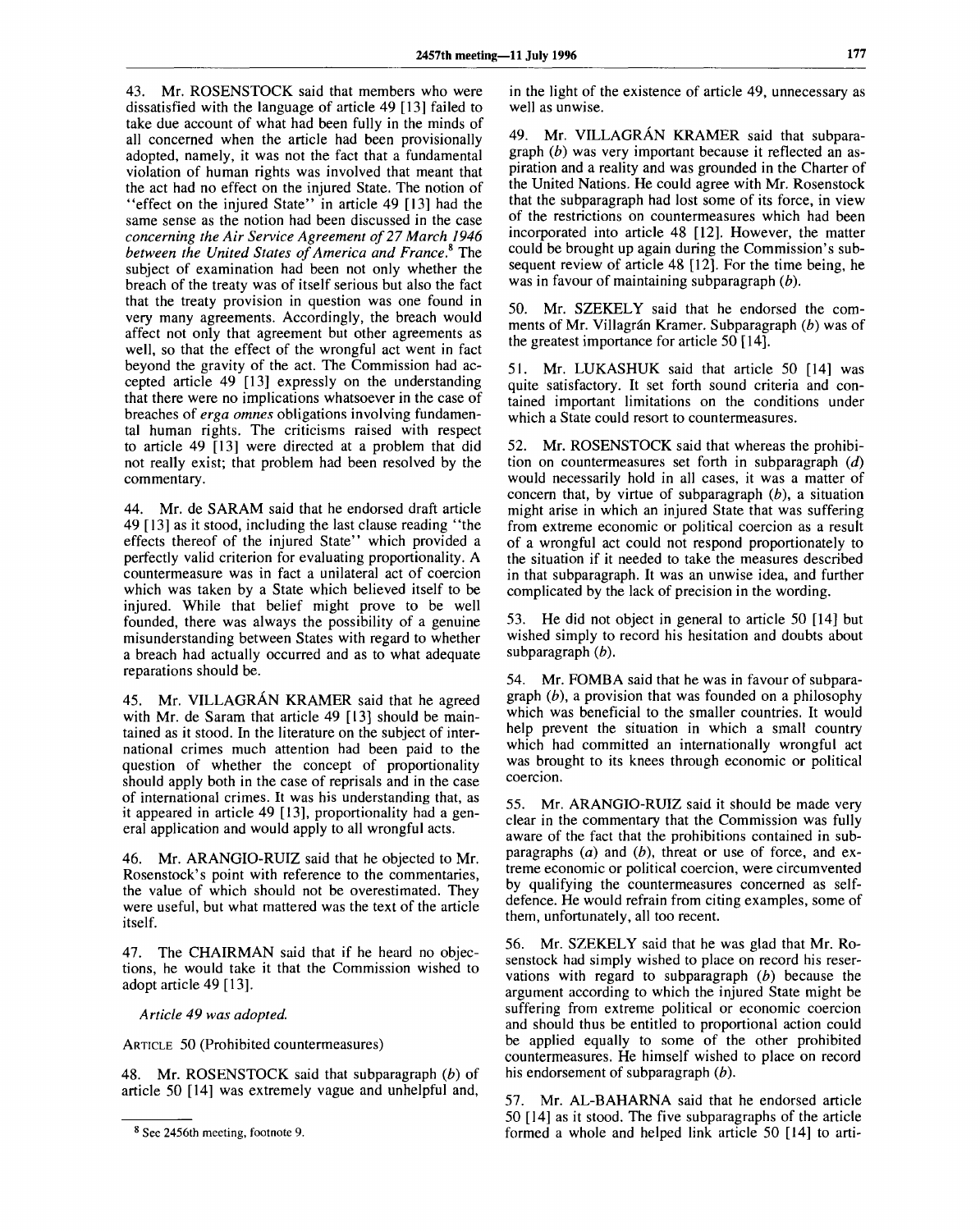cle 47. Article 50 [14] minimized the effect of countermeasures and described which countermeasures were prohibited. By using the words "designed to endanger", subparagraph *(b)* was making express reference to the idea of intent. Any intent on the part of the injured State to resort to countermeasures of the type described in the subparagraph should, of course, be prohibited.

58. Mr. EIRIKSSON said he took the view that if the conditions and restrictions set out in articles 48 [12] to 50 [14] were not complied with, the particular measure could not be deemed to fall within the realm of countermeasures. The title of article 50 [14], "Prohibited countermeasures", was therefore a contradiction in terms. The actions enumerated under subparagraphs *(a)* to *(e)* were simply prohibited measures.

59. Mr. ELARABY said he supported article 50 [14] as a whole and was particularly in favour of subparagraph *(e),* which ensured that any countermeasure that ran counter to a peremptory norm of general international law would be prohibited. Since the norms of *jus cogens* were in constant development, the system was thus open-ended, ensuring that countermeasures would always be subject to certain restrictions.

60. The CHAIRMAN said that if he heard no objection, he would take it that the Commission wished to adopt article 50 [14].

#### *Article 50 was adopted.*

CHAPTER IV (International crimes)

61. Mr. CALERO RODRIGUES (Chairman of the Drafting Committee) said that no article within the draft on State responsibility had attracted so much attention as had article 19 of part one: heated discussion had taken place in the Commission and in the Sixth Committee on the merits, wisdom and practicality of that article. In view of the Commission's decision not to reopen article 19 for examination until the second reading of parts one, two and three, it should now be dealing solely with the consequences of article 19. In other words, it should determine what the consequences were of a category of wrongful acts—whether they were called crimes or exceptionally serious wrongful acts—that might differ from those of delicts. It was necessary to examine the extent of the differences from those already described in part two and whether the procedures for the settlement of disputes arising in relation to crimes should be different from those already proposed in part three.

62. The Drafting Committee had examined the articles in part two on cessation, reparation and countermeasures to see whether they were applicable to crimes, with or without modifications. It had concluded that article 41 (Cessation of wrongful conduct), applied without qualification to international crimes. All four forms of reparation had likewise been found to be applicable to crimes. A State that committed a wrongful act of exceptional gravity was certainly obligated to make full reparation. Some of the limitations on restitution in kind and satisfaction should be lifted for an act of such gravity, a point he would explain in connection with article 52. The limitation on reparation set forth in article 42, paragraph 3, remained applicable.

63. Regarding countermeasures, the Drafting Committee had concluded that articles 47 to 50 applied without exception or modification to international crimes. The grounds for the Committee's conclusions were, first, the relationship between countermeasures and the dispute settlement procedure referred to in article 48 [12]; secondly, the requirement under article 49 that there should be proportionality between countermeasures and the wrongful act; and thirdly, the fact that the list in article 50 of prohibited countermeasures should also apply to crimes.

64. In relation to the procedures for dispute settlement, the Commission had heatedly debated the issue of who would make the initial determination that an international crime had been committed. The Drafting Committee had taken the view that that determination was made in the first instance by the injured State or States, in the form of their reaction. That reaction would either involve protest or a demand for reparation; in the case of crimes, there would be no limitations on restitution in kind or on satisfaction. If the State alleged to have committed the crime did not agree with the characterization of its conduct as a wrongful act or did not accept responsibility for the commission of the act, the resulting dispute between the parties would be subject to the dispute settlement procedure in part three. In addition, the Drafting Committee believed that a State accused of committing a crime had the option, if it wished to challenge that accusation, of invoking Article 35 of Chapter VI of the Charter of the United Nations, thereby bringing the dispute to the attention of the General Assembly or the Security Council, which would exercise their functions in accordance with the Charter. A dispute about an alleged crime would presumably also meet the criterion of Article 33 of the Charter, its continuance being likely to endanger international peace and security.

65. The Drafting Committee thus believed that the procedures under part three and those provided for by the Charter of the United Nations were sufficient to deal adequately with the characterization of a wrongful act as a crime in the sense of article 19 of part one, and that it was unnecessary to design any new procedures for that purpose. Some members of the Drafting Committee, while agreeing with that general approach, had felt that the draft should provide the State accused of committing a crime with the immediate right to binding dispute settlement under part three, but that view had not been accepted by the majority. Some of the members had indicated at that point that they intended to raise the matter in the Commission.

66. As to article 51 (Consequences of an international crime), it was in fact an introductory clause to the whole of chapter IV. It made the point that an international crime entailed all the consequences of any other internationally wrongful act, but that it also entailed further specific consequences that were set out in articles 52 and 53. The words "any other internationally wrongful act" were intended to refer to acts called "delicts" in article 19, paragraph 4, of part one.

67. Mr. ARANGIO-RUIZ said he opposed chapter IV in its entirety much more on account of what was omitted than what was included. He was referring to both the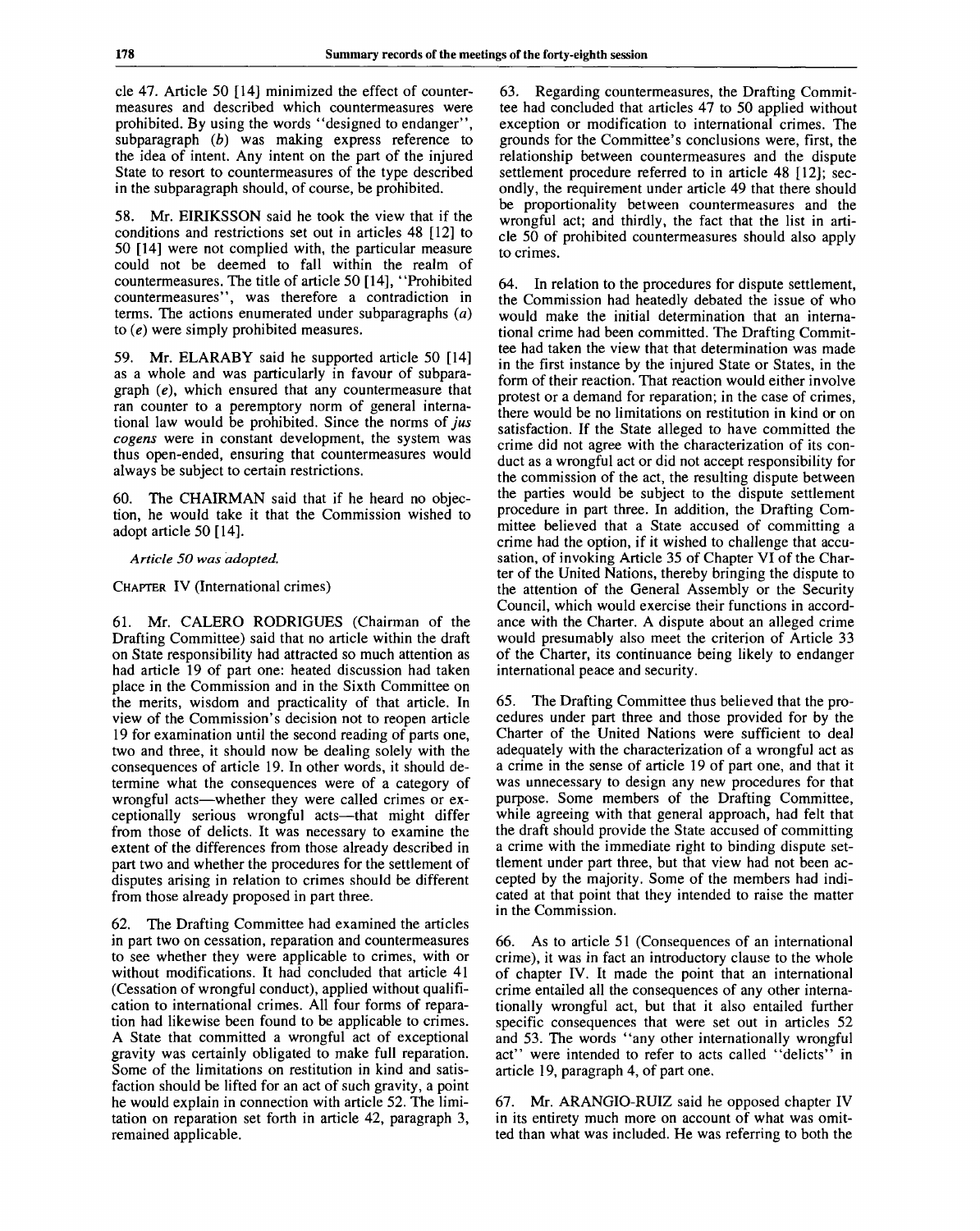substantive and the instrumental consequences of the international crimes of States. As to the substantive consequences, he had in mind draft articles  $16<sup>9</sup>$ ,  $17<sup>10</sup>$  and  $18<sup>f1</sup>$  of part two as proposed in his seventh report. For the instrumental consequences, he would refer members to draft article  $19<sup>12</sup>$  proposed in the same report. In regard to the latter consequences he voiced in particular strong opposition to the deliberate omission of any involvement of ICJ in the determination of the existence/attribution of a crime. That omission created an unacceptable gap in a draft devoted to the progressive development and codification of the law on State responsibility. As he had explained in his eighth report, that gap would inevitably be seen as acceptance by the Commission of an untenable theory advanced, especially by one member, at the forty-sixth and forty-seventh sessions, namely the theory that, since all or most international crimes of States represented threats to the peace, the determination of the existence/attribution and consequences of such a crime naturally fell within the powers of the Security Council in the exercise of its functions in the maintenance of international peace and security. By deliberately setting aside the proposed involvement of ICJ in the determination of the existence/attribution of a crime the Commission would place the authority of all its members behind such a theory. It would thus approve not only unlimited extension of the notion of threat to the peace on the part of the Security Council, something viewed with great concern by some Governments and numerous scholars, but also implicit extension of the Commission's support for the even more dangerous theory—also evoked by at least one member of the Commission—that the Security Council would be endowed under the Charter of the United Nations or its interpretation, with judicial and even legislative powers. He was unable to endorse such a theory and wished to record his firm belief that it had no foundation *de lege lata* and was dangerous *de lege ferenda.*

68. By implicitly espousing such a theory, the Commission would be failing doubly in its duty as a body of legal experts. First, it would fail to stress the manifest legal incorrectness of the theory, and secondly, it would encourage the otherwise meritorious political body in question to pursue a policy of expanding its functions and powers, something that was incompatible with the Charter of the United Nations. In so doing, the Commission would also ignore the important, long-standing debate among international legal scholars about the legality of action of United Nations political bodies, and particularly of the Security Council. He had in mind the debate, to which he had contributed in his capacity as Special Rapporteur, between the "legalists"—a very bad term to describe real lawyers—and the "realists"—a term for those who dealt not with international legal problems as lawyers but with international facts, especially the facts of the strong. Ultimately, to minimize the involvement of ICJ in favour of a broadened role for the Council entailed the subjection of the law of State responsibility to

the law of collective security or, more precisely, to interpretations of the law of collective security made by a political body of restricted composition and even more restricted voting power. Moreover, the Commission's total rejection of draft article 19 proposed by the Special Rapporteur at the forty-seventh session inevitably implied serious neglect of the role that the General Assembly should play, together with ICJ and the Council, in the reaction to a crime.

69. In conclusion, he felt compelled to quote the Phaedrus: *peperit mons ridiculum murem*—the mountain gave birth to a ridiculous mouse—regarding the entire part of the exercise on State responsibility which related to international crimes of States. It had been precisely in the sad expectation that such would be the outcome clearly heralded by the response to the seventh and eighth reports—that he had decided, with regret, not to be present at the birth in the Drafting Committee. The idea of referring to crimes in the terms suggested in the footnote to article 40, paragraph 3, was simply a most infelicitous fig leaf to cover acts which anyone with common sense, and the media and States themselves characterized as crimes, namely as very serious, wilful breaches of fundamental international obligations.

70. Mr. CALERO RODRIGUES (Chairman of the Drafting Committee) said he wished to explain the reasons why the Drafting Committee had not retained the four articles dealing with crimes as proposed by the former Special Rapporteur, Mr. Arangio-Ruiz: draft articles 17,  $19$ ,  $20^{13}$  of part two and draft article 7 of part three.

71. Draft article 17 would make the application of countermeasures dependent on a decision by ICJ that a crime had been committed—a decision to be taken after the General Assembly or the Security Council had determined that the conduct alleged to constitute an international crime was of concern to the international community. Such a procedure had earlier been proposed in draft article 19 but had received little support in plenary, being generally considered too complicated to apply. The Drafting Committee had decided not to retain draft article 19 and, consequently, not to retain draft article 17, paragraphs 1 and 2, which were dependent on draft article 19. Draft article 17, paragraph 3, provided that the requirement established in article 49 (former art. 13) of proportionality for countermeasures should apply in relation to crimes. The Committee had felt that the regime of countermeasures as set forth in chapter III of part two necessarily applied to all wrongful acts, except as otherwise indicated, and that therefore the paragraph was unnecessary.

72. Draft article 20, had stipulated that the provisions of the articles on State responsibility were without prejudice to measures decided upon by the Security Council and to the right of self-defence under the Charter of the United Nations. The Drafting Committee had taken the view that article 39 (former art. 4) dealt adequately with the relationship between the articles and the provisions

<sup>9</sup> For the text, see *Yearbook . . . 1995,* vol. II (Part Two), footnote 105.

<sup>&</sup>lt;sup>10</sup> Ibid., footnote 109.

<sup>&</sup>lt;sup>11</sup> Ibid., footnote 114.

<sup>&</sup>lt;sup>12</sup> See 2436th meeting, footnote 9.

<sup>&</sup>lt;sup>13</sup> Ibid., footnote 4.

<sup>14</sup> For the text, see *Yearbook. . . 1995,* vol. II (Part Two), footnote 149.